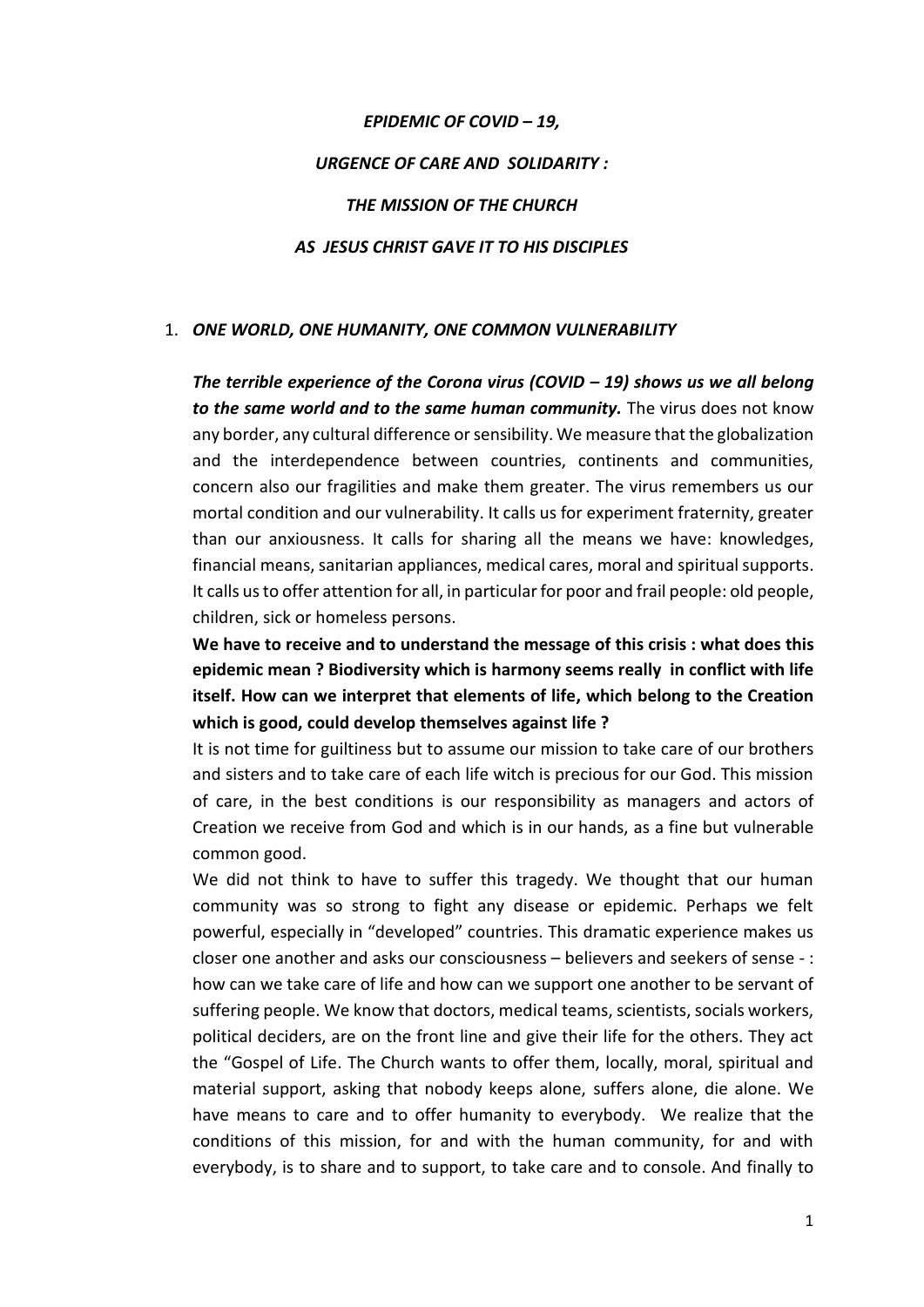thank all who give their life for the others. For "*it is not greatest love than to give his life for them we love*" (Jn 15,13)

#### *2. CROSSING THE DESERT : WHEN WE THINK TO BE LOST*

## *This "desert crossing" of this epidemic touches the intimate level of our consciousness*.

Doctors and medical teams, scientists, political leaders, actors of solidarity and actors of economy understand, today more than never, that only dialogue and complementarity of talents, competences and capacities, knowledges and cares, can save life and keep opened the horizon of the human history. Sharing our intellectual, practical, moral and spiritual richness, we discover that we are rich together. Everybody discovers that he can protect life – life of the others and his own life – with attention and responsibility. This experience which makes us close to death calls us for a new human solidarity.

At the same time, it is clear that this conversion to a new human solidarity, looking at the other "*as our equal and our support*" (Cf. St Jean-Paul II, Sollicitudo rei socialis, 1987, § 39) is going to lead us to think what we really do with elements, nature, natural resources, live beings, the greatest and the smallest ones… and to consider dignity of everyone.

As the Hebrews in the desert, we can ask God, call and perhaps judge Him. But we know that each suffering human experience calls us to revisit what God put in our heart and in our community: his love, his trust, his mercy and his strength.

We shall cross the desert together: each one can take the hand of one brother or sister. Each one can support another and, supporting him or her, we can support the community. We believe that God will show us the rock where the fresh water will spring and care our sick humanity (Cf. Ex. 17,6).

#### *3. EMERGENCY AND NEW ECONOMY : TOWARDS A UNIVERSAL SOLIDARITY*

*Many people in the world ask about the meaning of this sanitarian crises. Our international economy is going to crash if we do not change the present technocratic paradigm. Going on our reflection about "care", we have already to assume the great responsibility to think and to act a new economy, in order to promote and to act a new inclusive economic model for a new social link.* 

Contemporaneous crises are connected and we know that the poor people are the first victims of the crises. How many persons are going to lose their job? How many are going to look for the minimum to eat and survive? The challenge of a new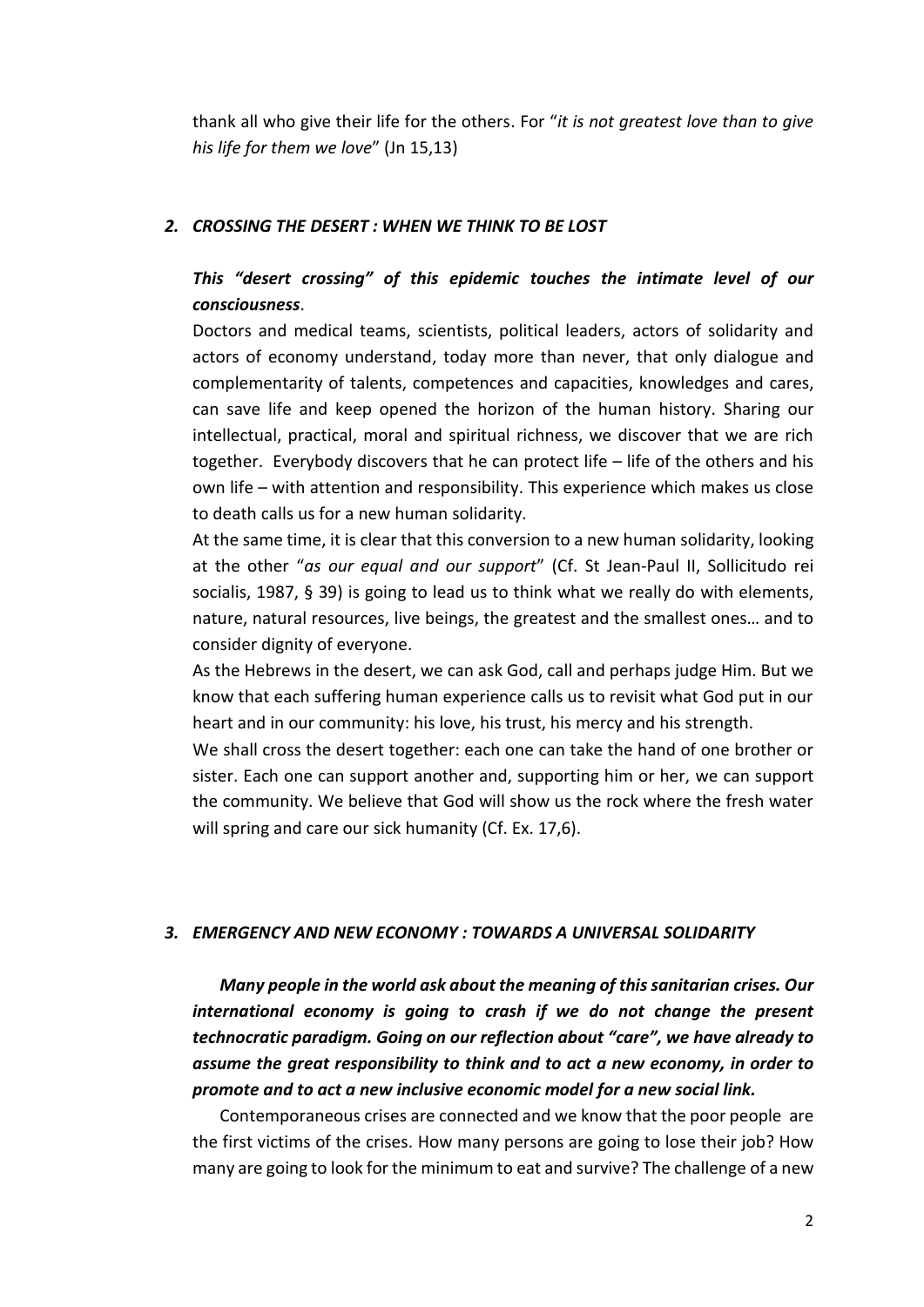economy is front of us: to rediscover the unique character of each person and the necessary rhythms to open to everybody the possibility to participate. What can we do? To invest in the human person and to support, as a priority, activities and jobs which take care of Creation and which can lead us to a limited development, respecting elements, human dignity, human rights, essential needs and common good. Here we understand that the reference to integral ecology is essential. (Cf. Laudato si § 137)

"As the different parts which make our planet – physical, chemical, biologic *elements – are linked between them; as well the living species constitute a net which we did not finish to identify and to understand. An important part of our genetic information is common with many living beings. It is the reason why our fragmented and isolated knowledges can become a kind of ignorance if we refuse to integrate them in a more global vision of reality." (Laudato si § 138)*

What does it mean, in the context of the sanitarian crisis which is also a humanitarian and economical crisis?

a. **Our priority is to work together with the perspective to take care of the life**. There is no other priority than developing jobs, in a vision of peace, care of environment and ecosystems.

**"Care" of life, "care"of communities and care of our planet will be the central idea of this new economy. We have a lot of projects to realize in this view, in order to found and act "a culture of encounter" and a "mutual hospitality".**

- b. **We cannot waste the possibilities we received from the Creator and from past generations**. We cannot go on producing waste and a "waste culture", in a time of hunger and disease. We must produce, protect and share, promoting an education for health, human dignity and fraternity. The present crisis, connected with ecological and social crisis, calls to think and to act the two main purposes : health and moderation.
- c. **The financial world is called to participate to the health and security development for all**. We are called for an economy which could consider priorities **: protecting life and developing talents**. We know the weight of the financial dependence in many countries. How it could be possible to reconsider the debt of countries and to create, with the benefits of great companies, an international fund for health, education and support of caring people? In another way, we cannot waste the energy which we receive from the natural elements: sun, wing, oceans, from the traditional knowledges (particularly to take care of persons and nature), from recent inventions (technologies of information, artificial intelligence). We realize the importance of the link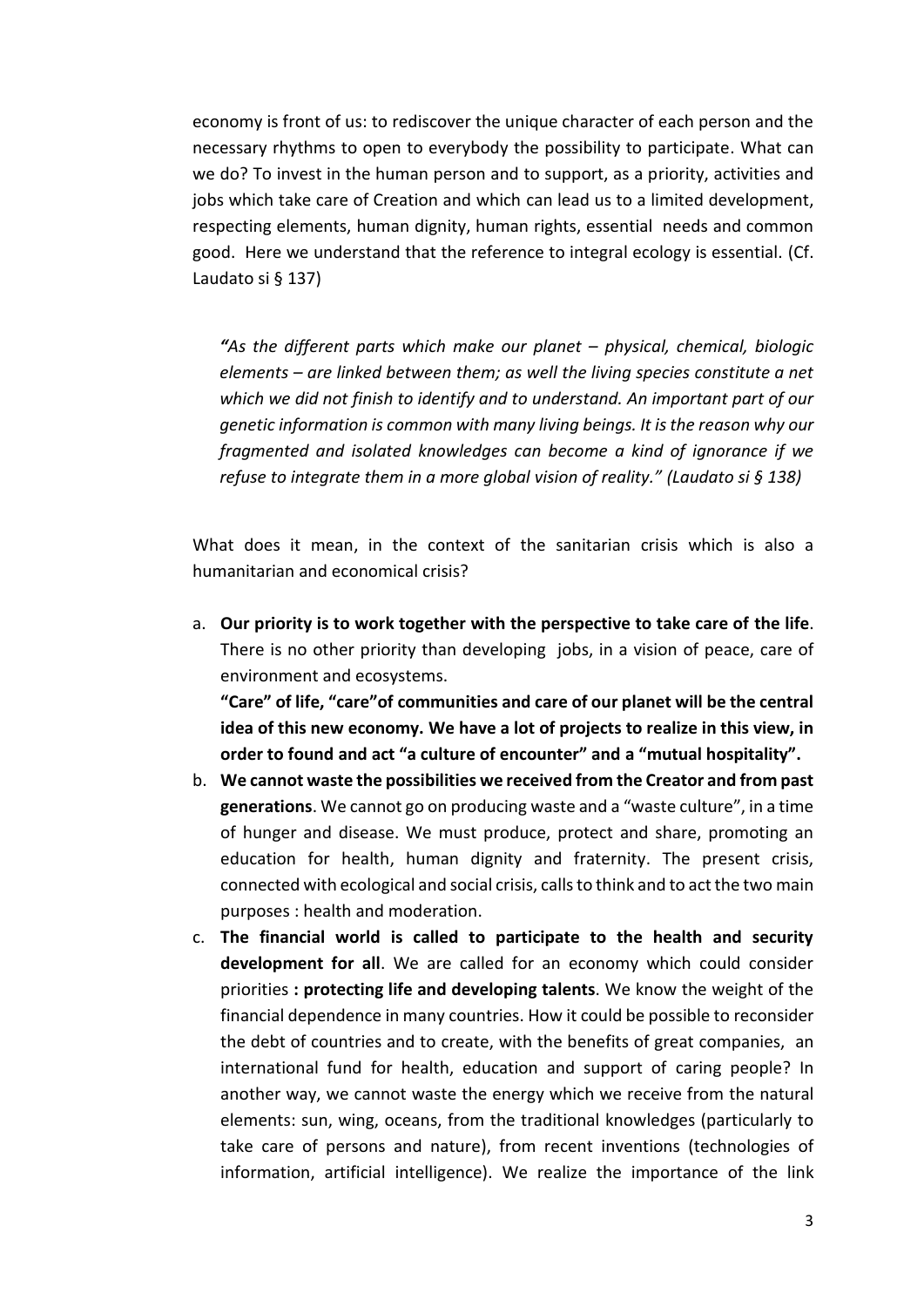between nature, beauty and fragility of the human life and the human vocation. We understand that we need urgently to think of future with the reference to the integral development:"*the whole person, all the dimensions of the person and all persons, to the entire human community*" (Paul VI, *Populorum progressio*, 1967, § 14).

## **4. OUR FAITH IS HOPE AND LOVE FOR ALL. GOD LOVES HUMANITY AND JESUS SAVES US**

**We received in our Christian Tradition hope and trust to open, with our God, "a way in the desert".**

**Our God is looking for us and calls everybody for happiness.** He wants to take care of his sons and daughters, with tenderness and mercy. He sent Jesus who was "our doctor", offering attention to each suffering person. If we have to pass the death, with him, we know that He receive us on the other side of our life. His Love is stronger than Death. The essential is to offer dignity and love in the name of the Father and of the Son… and to give what we have received ourselves, with the inspiration of the Holy Spirit. Each initiative of care and solidarity, each investment for the future of life and human community is a contribution to the Kingdom of Love which our Father is preparing, day after day. And nothing can destroy this Kingdom of God. We are called, each of us, with a special manner – "that God knows"- to offer this hope, "crossing the desert".

Many people ask: "how can we offer hope in a dark time of suffering ans sadness?". We could answer: "keeping human", rediscovering in ourselves our humanity: the language of compassion and positive consideration for everybody. The mission of the Church, our mission, in the name of Jesus, is first to be human and fraternal : to listen and to offer the simple word of proximity and to stay in a hoping community. Already many persons adopted a new manner to speak to the others: offering peace to the frail people, in front of the sickness and in front of anxiousness about future. We ask to the local churches to support the medical teams and hospital chaplains – in a same respectful approach of sick people – to offer a spiritual assistance.

**The mission of the Church will be first to support concretely the charity and solidarity organizations**. Caritas Internationalis and the local Caritas delegations are actors, on the first line, with the agreement and engagement of the bishops Conferences, for this cooperation, in a good intelligence with all others actors of solidarity and human rights, in the spirit of the '*Charisma of being together*" that the Holy Father put in light (General Assembly of Caritas Internationalis, June 2019).